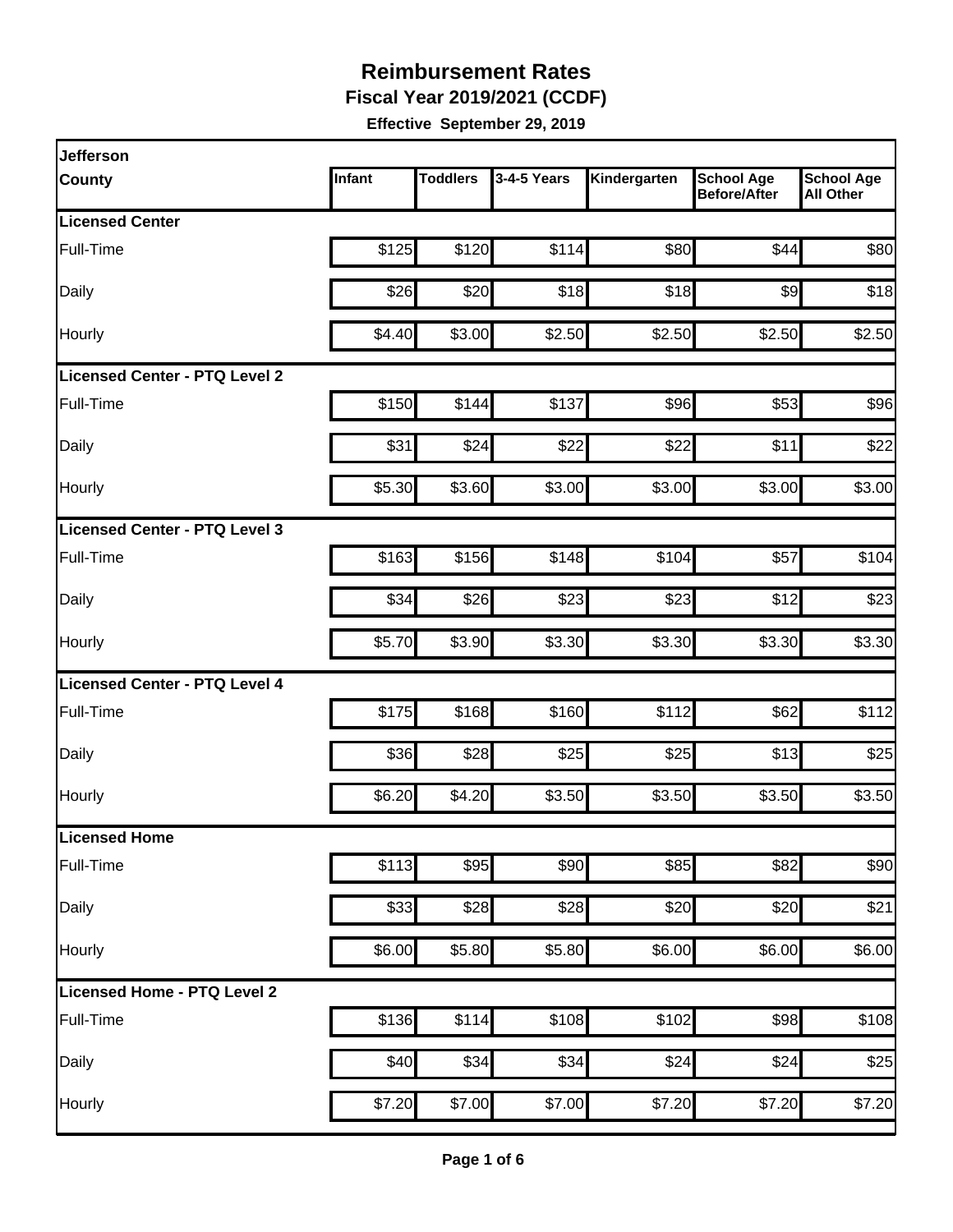**Fiscal Year 2019/2021 (CCDF)**

| <b>Jefferson</b>                         |        |                 |             |                    |                                          |                                       |
|------------------------------------------|--------|-----------------|-------------|--------------------|------------------------------------------|---------------------------------------|
| <b>County</b>                            | Infant | <b>Toddlers</b> | 3-4-5 Years | Kindergarten       | <b>School Age</b><br><b>Before/After</b> | <b>School Age</b><br><b>All Other</b> |
| Licensed Home - PTQ Level 3              |        |                 |             |                    |                                          |                                       |
| Full-Time                                | \$147  | \$124           | \$117       | \$111              | \$107                                    | \$117                                 |
| Daily                                    | \$43   | \$36            | \$36        | \$26               | \$26                                     | \$27                                  |
| Hourly                                   | \$7.80 | \$7.50          | \$7.50      | \$7.80             | \$7.80                                   | \$7.80                                |
| <b>Licensed Home - PTQ Level 4</b>       |        |                 |             |                    |                                          |                                       |
| Full-Time                                | \$158  | \$133           | \$126       | \$119              | \$115                                    | \$126                                 |
| Daily                                    | \$46   | \$39            | \$39        | \$28               | \$28                                     | \$29                                  |
| Hourly                                   | \$8.40 | \$8.10          | \$8.10      | \$8.40             | \$8.40                                   | \$8.40                                |
| <b>Registered Ministry</b>               |        |                 |             |                    |                                          |                                       |
| Full-Time                                | \$96   | \$94            | \$75        | \$64               | \$43                                     | \$80                                  |
| Daily                                    | \$21   | \$20            | \$18        | \$18               | $\frac{1}{2}$                            | \$18                                  |
| Hourly                                   | \$3.20 | \$3.00          | \$2.50      | \$2.50             | \$2.50                                   | \$2.50                                |
| <b>Registered Ministry - PTQ Level 1</b> |        |                 |             |                    |                                          |                                       |
| Full-Time                                | \$111  | \$107           | \$95        | \$72               | \$44                                     | \$80                                  |
| Daily                                    | \$24   | \$20            | \$18        | \$18               | $\frac{1}{2}$                            | \$18                                  |
| Hourly                                   | \$3.80 | \$3.00          | \$2.50      | \$2.50             | \$2.50                                   | \$2.50                                |
| <b>Registered Ministry - PTQ Level 2</b> |        |                 |             |                    |                                          |                                       |
| Full-Time                                | \$150  | \$144           | \$137       | \$96               | $\overline{$}53$                         | \$96                                  |
| Daily                                    | \$31   | \$24            | \$22        | \$22               | \$11                                     | \$22                                  |
| Hourly                                   | \$5.30 | \$3.60          | \$3.00      | \$3.00             | \$3.00                                   | \$3.00                                |
| <b>Registered Ministry - PTQ Level 3</b> |        |                 |             |                    |                                          |                                       |
| Full-Time                                | \$163  | \$156           | \$148       | \$104              | \$57                                     | \$104                                 |
| Daily                                    | \$34   | \$26            | \$23        | \$23               | \$12                                     | \$23                                  |
| Hourly                                   | \$5.70 | \$3.90          | \$3.30      | $\overline{$3.30}$ | \$3.30                                   | $\overline{$}3.30$                    |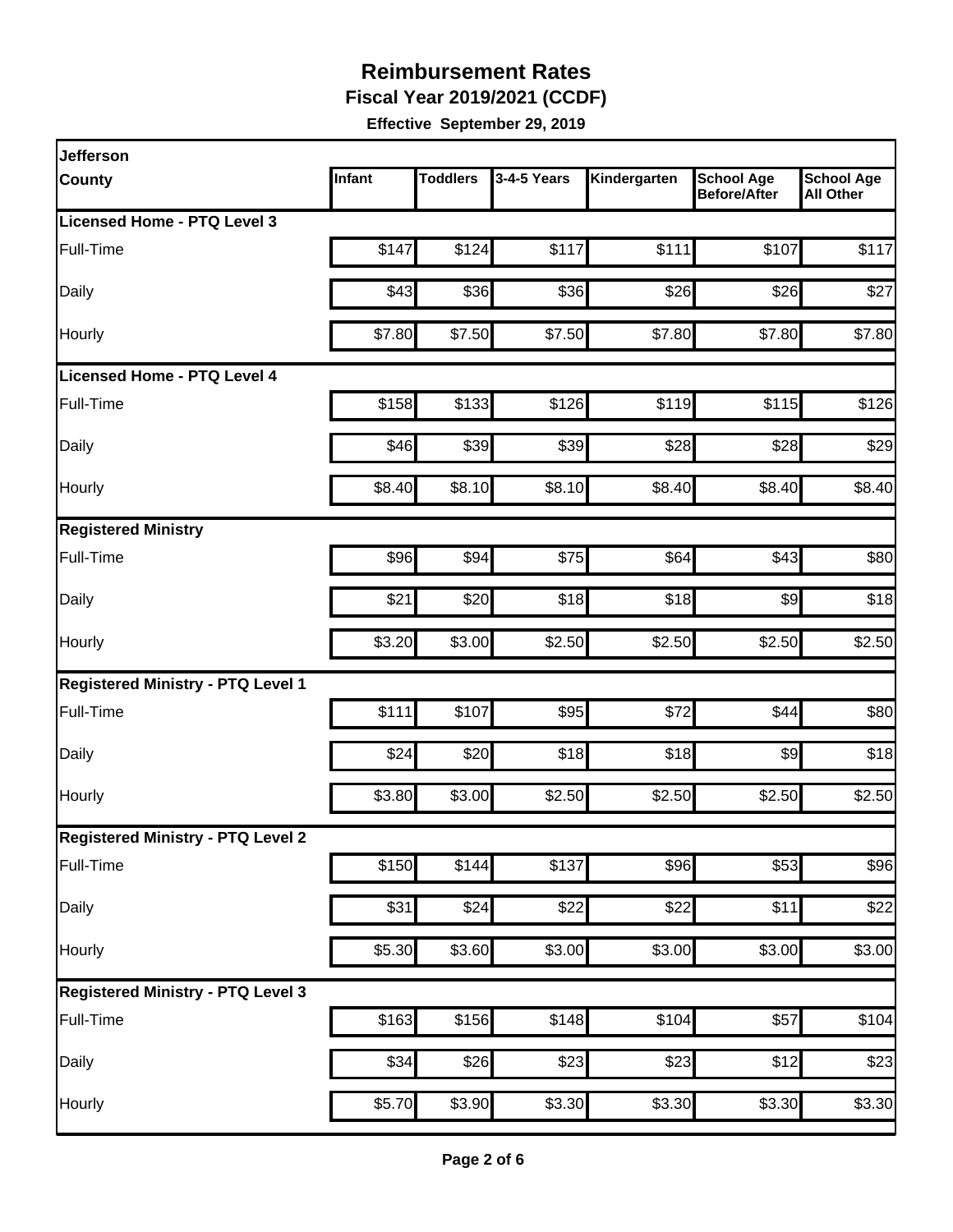**Fiscal Year 2019/2021 (CCDF)**

| <b>Jefferson</b>                         |        |                 |             |              |                                          |                                       |
|------------------------------------------|--------|-----------------|-------------|--------------|------------------------------------------|---------------------------------------|
| <b>County</b>                            | Infant | <b>Toddlers</b> | 3-4-5 Years | Kindergarten | <b>School Age</b><br><b>Before/After</b> | <b>School Age</b><br><b>All Other</b> |
| <b>Registered Ministry - PTQ Level 4</b> |        |                 |             |              |                                          |                                       |
| Full-Time                                | \$175  | \$168           | \$160       | \$112        | \$62                                     | \$112                                 |
| Daily                                    | \$36   | \$28            | \$25        | \$25         | \$13                                     | \$25                                  |
| Hourly                                   | \$6.20 | \$4.20          | \$3.50      | \$3.50       | \$3.50                                   | \$3.50                                |
| <b>Exempt Center</b>                     |        |                 |             |              |                                          |                                       |
| Full-Time                                | \$96   | \$94            | \$75        | \$64         | \$43                                     | \$80                                  |
| Daily                                    | \$21   | \$20            | \$18        | \$18         | $\frac{1}{2}$                            | \$18                                  |
| Hourly                                   | \$3.20 | \$3.00          | \$2.50      | \$2.50       | \$2.50                                   | \$2.50                                |
| <b>Accredited Exempt Center</b>          |        |                 |             |              |                                          |                                       |
| Full-Time                                | \$138  | \$132           | \$125       | \$88         | \$46                                     | \$88                                  |
| Daily                                    | \$29   | \$22            | \$20        | \$20         | \$10                                     | \$20                                  |
| Hourly                                   | \$4.80 | \$3.30          | \$2.80      | \$2.80       | \$2.80                                   | \$2.80                                |
| <b>Exempt Home</b>                       |        |                 |             |              |                                          |                                       |
| Full-Time                                | \$76   | \$67            | \$67        | \$71         | \$34                                     | \$70                                  |
| Daily                                    | \$17   | \$14            | \$15        | \$14         | \$6]                                     | \$14                                  |
| Hourly                                   | \$2.20 | \$1.80          | \$2.20      | \$2.10       | \$1.90                                   | \$2.20                                |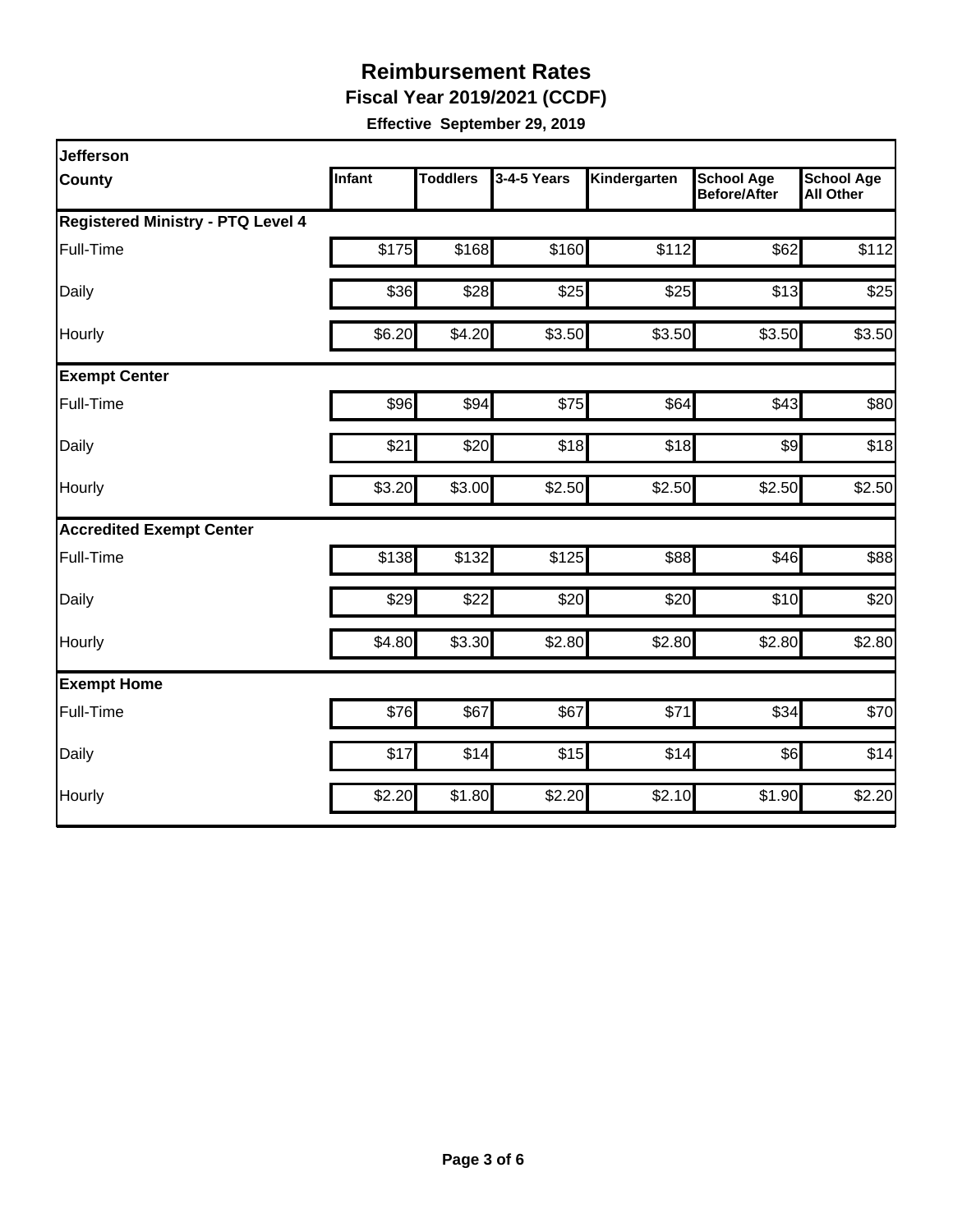**School Year 2019/2021 (OMW Pre-K)**

| Jefferson                     |        |                 |             |              |                                   |                                       |
|-------------------------------|--------|-----------------|-------------|--------------|-----------------------------------|---------------------------------------|
| <b>County</b>                 | Infant | <b>Toddlers</b> | 3-4-5 Years | Kindergarten | <b>School Age</b><br>Before/After | <b>School Age</b><br><b>All Other</b> |
| Licensed Center - PTQ Level 3 |        |                 |             |              |                                   |                                       |
| Full-Time                     |        |                 | \$162.80    |              |                                   |                                       |
| Daily                         |        |                 |             |              |                                   |                                       |
| Hourly                        |        |                 |             |              |                                   |                                       |
| Licensed Center - PTQ Level 4 |        |                 |             |              |                                   |                                       |
| Full-Time                     |        |                 | \$176.00    |              |                                   |                                       |
| Daily                         |        |                 |             |              |                                   |                                       |
| Hourly                        |        |                 |             |              |                                   |                                       |
| Licensed Home - PTQ Level 3   |        |                 |             |              |                                   |                                       |
| Full-Time                     |        |                 | \$128.70    |              |                                   |                                       |
| Daily                         |        |                 |             |              |                                   |                                       |
| Hourly                        |        |                 |             |              |                                   |                                       |
| Licensed Home - PTQ Level 4   |        |                 |             |              |                                   |                                       |
| Full-Time                     |        |                 | \$138.60    |              |                                   |                                       |
| Daily                         |        |                 |             |              |                                   |                                       |
| Hourly                        |        |                 |             |              |                                   |                                       |
| VCP Ministry - PTQ Level 0    |        |                 |             |              |                                   |                                       |
| Full-Time                     |        |                 | \$82.50     |              |                                   |                                       |
| Daily                         |        |                 |             |              |                                   |                                       |
| Hourly                        |        |                 |             |              |                                   |                                       |
| VCP Ministry - PTQ Level 3    |        |                 |             |              |                                   |                                       |
| Full-Time                     |        |                 | \$162.80    |              |                                   |                                       |
| Daily                         |        |                 |             |              |                                   |                                       |
| Hourly                        |        |                 |             |              |                                   |                                       |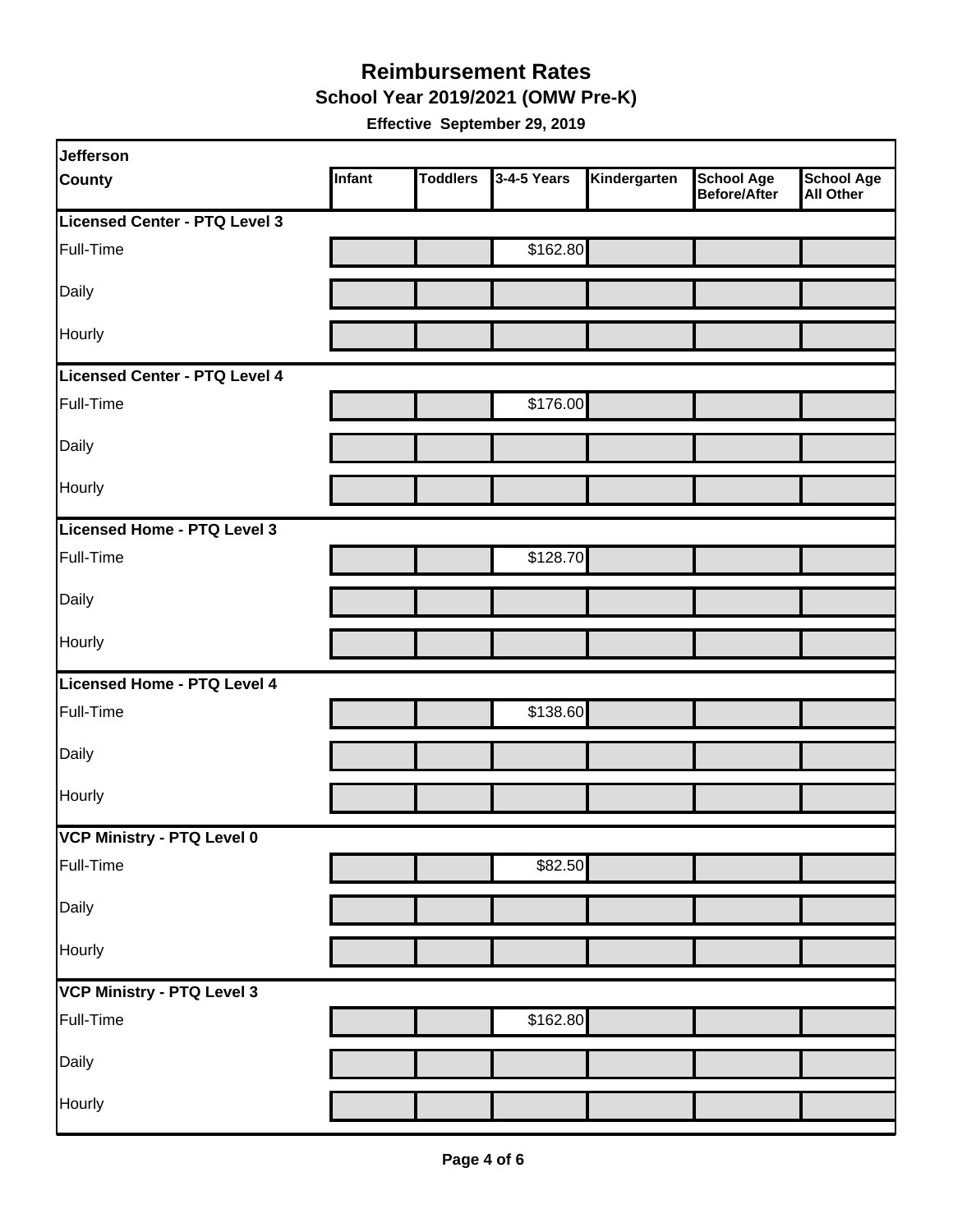**School Year 2019/2021 (OMW Pre-K)**

| Jefferson                                      |        |                 |             |              |                                          |                                       |  |  |
|------------------------------------------------|--------|-----------------|-------------|--------------|------------------------------------------|---------------------------------------|--|--|
| <b>County</b>                                  | Infant | <b>Toddlers</b> | 3-4-5 Years | Kindergarten | <b>School Age</b><br><b>Before/After</b> | <b>School Age</b><br><b>All Other</b> |  |  |
| <b>VCP Ministry - PTQ Level 4</b>              |        |                 |             |              |                                          |                                       |  |  |
| Full-Time                                      |        |                 | \$176.00    |              |                                          |                                       |  |  |
| Daily                                          |        |                 |             |              |                                          |                                       |  |  |
| Hourly                                         |        |                 |             |              |                                          |                                       |  |  |
| Private Accredited School - PTQ Level 0        |        |                 |             |              |                                          |                                       |  |  |
| Full-Time                                      |        |                 | \$125.40    |              |                                          |                                       |  |  |
| Daily                                          |        |                 |             |              |                                          |                                       |  |  |
| Hourly                                         |        |                 |             |              |                                          |                                       |  |  |
| Private Accredited School - PTQ Level 1        |        |                 |             |              |                                          |                                       |  |  |
| Full-Time                                      |        |                 | \$125.40    |              |                                          |                                       |  |  |
| Daily                                          |        |                 |             |              |                                          |                                       |  |  |
| Hourly                                         |        |                 |             |              |                                          |                                       |  |  |
| <b>Private Accredited School - PTQ Level 2</b> |        |                 |             |              |                                          |                                       |  |  |
| Full-Time                                      |        |                 | \$150.70    |              |                                          |                                       |  |  |
| Daily                                          |        |                 |             |              |                                          |                                       |  |  |
| Hourly                                         |        |                 |             |              |                                          |                                       |  |  |
| Private Accredited School - PTQ Level 3        |        |                 |             |              |                                          |                                       |  |  |
| Full-Time                                      |        |                 | \$162.80    |              |                                          |                                       |  |  |
| Daily                                          |        |                 |             |              |                                          |                                       |  |  |
| Hourly                                         |        |                 |             |              |                                          |                                       |  |  |
| Private Accredited School - PTQ Level 4        |        |                 |             |              |                                          |                                       |  |  |
| Full-Time                                      |        |                 | \$176.00    |              |                                          |                                       |  |  |
| Daily                                          |        |                 |             |              |                                          |                                       |  |  |
| Hourly                                         |        |                 |             |              |                                          |                                       |  |  |